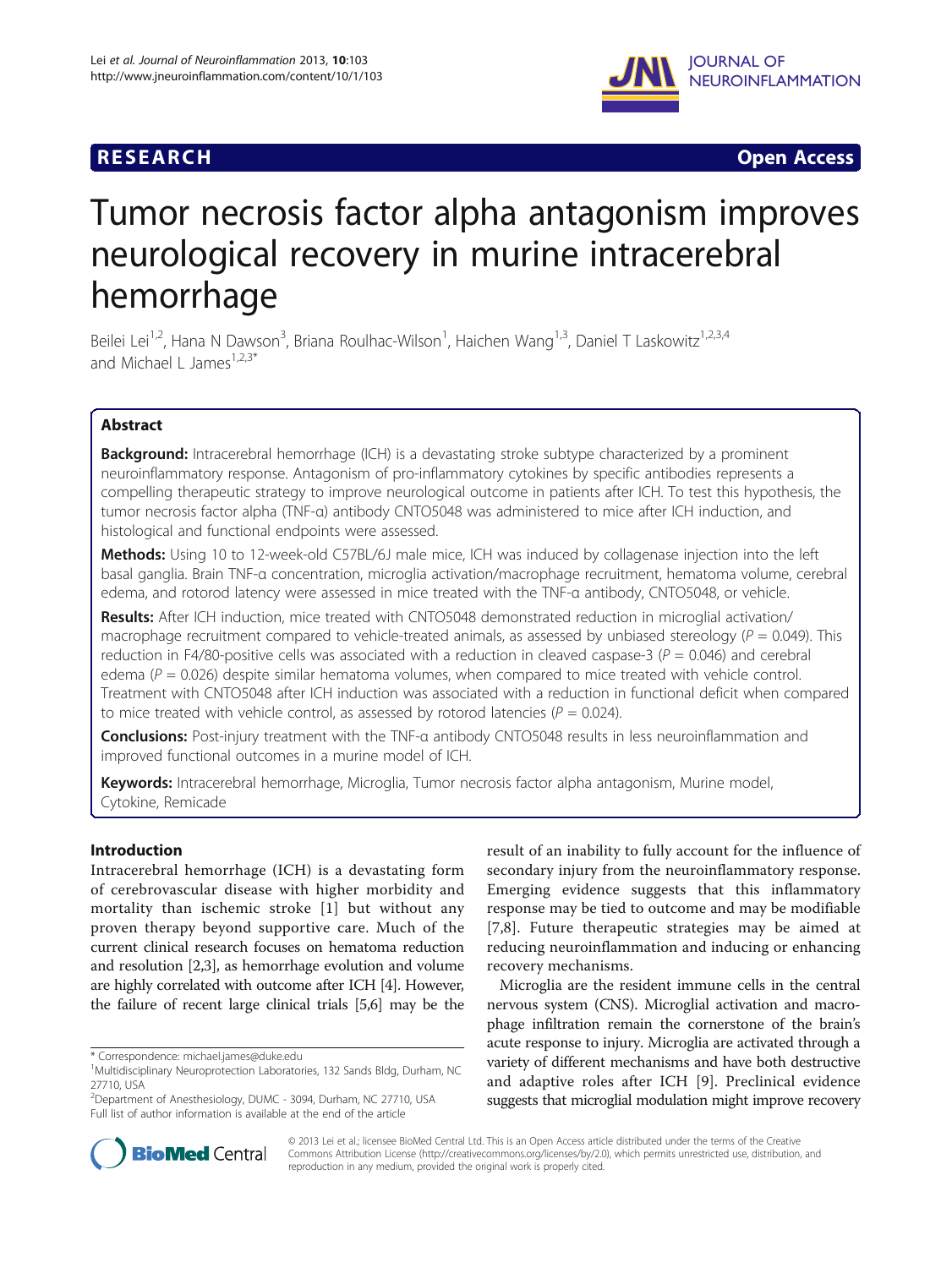after ICH [\[10](#page-7-0)]. Secretion of inflammatory mediators, such as tumor necrosis factor alpha (TNF- $\alpha$ ), is a major microglial responses to activation, and modulation of this response may be a promising therapeutic strategy.

TNF-α antagonism has been demonstrated as effective therapy for a number of chronic inflammatory states [[11](#page-7-0)]. Further, TNF-α modulation may represent a link between chronic and acute neuroinflammatory states. To test the hypothesis that TNF- $\alpha$  antagonism is a promising therapeutic strategy in acute neuroinflammatory states, a murine analog of the human monoclonal antibody infliximab, CNTO5048, was tested in a murine model of ICH.

## Methods

This specific research project and all animal procedures involved were designed to minimize animal discomfort and numbers, conform to international guidelines on the use of animals, and were approved by the Duke University Institutional Animal Care and Use Committee.

## Experimental groups

Male C57BL/6J mice (10 to 12 weeks of age; Jackson Laboratory, Bar Harbor, ME, USA) were used in these experiments. Prior to ICH induction, mice were randomly assigned to receive either vehicle (phosphate-buffered saline (PBS)) or CNTO5048. Vehicle control (PBS) was used in all experiments.

After randomization, ICH was induced by an operator blinded to treatment group (BL). To assess the translational potential of CNTO5048, a separate observer (HW) blinded to treatment group administered 100 μL of either PBS or CNTO5048 via tail vein injection at 30 minutes after injury. These time points for administration and outcome measurements were chosen based on prior work with promising therapeutics and neuroinflammatory metrics [[7,10,12-14](#page-7-0)]. Sham animals were not included in these experiments as prior work demonstrates that they behave like uninjured animals [[7,10,13,14](#page-7-0)]. Separate observers (HND, BL, BRW), blinded to treatment group, assessed five separate cohorts of mice as follows:

Cohort 1 - Regulation of brain TNF-α. At 4, 24, and 72 hours after ICH induction, the expressions of TNF-α and cleaved caspase-3 protein were measured in the ipsilateral hemisphere, using enzyme-linked immunosorbent assay, bicinchoninic acid assay, and western blot analysis, respectively ( $n = 3$  mice/group). The same brain homogenates were used for enzymelinked immunosorbent assay and western blot analysis. Cohort 2 - Unbiased microglial/macrophage quantification. At 7 days after ICH induction, immunohistochemical F4/80 staining and cell counting of bilateral hippocampi was performed ( $n = 6$  mice/group).

Hippocampi were used based on their relationship to learning and memory, long-term neurological outcome measures, and our own experience [[7,10,12-14](#page-7-0)]. Cohort 3 - Hematoma volume. At 24 hours after ICH induction, hematoma volume was measured by volumetric measurement of hematoxylin and eosin lesionstaining ( $n = 7$  mice/group). Cohort 4 - Cerebral edema. At 24 hours after ICH induction, cerebral edema was assessed by 'wet-to-dry' brain water content measurement ( $n = 5$  mice/group). Cohort 5 - Vestibulomotor testing. On Days 0, 1, 3, 5, and 7 after ICH induction, vestibulomotor function was assessed by comparing within animal rotorod (RR) latencies before and after injury (n = 17 to 18 mice/group). Finally, mortality was compared between treatment groups in mice surviving 24 hours or longer after injury.

A timeline of the experiments is provided in Figure [1.](#page-2-0) Time points for the assessments were chosen based on prior experience with this model [[7,10,13,14\]](#page-7-0).

## Anesthetic technique

Mice were anesthetized with 4.6% isoflurane in 30% O2/70% N2. After anesthetic induction and loss of response to tail stimulation, the trachea was intubated, and the lungs were mechanically ventilated with 1.6% isoflurane in  $30\%$  O<sub>2</sub>/70% N<sub>2</sub>. Rectal temperature was maintained at  $37.0^{\circ}$ C ± 0.2 $^{\circ}$ C by an underbody circulating waterbed.

## Intracerebral hemorrhage model

The mouse ICH model has been reported previously [[13](#page-7-0)]. After anesthetic induction and intubation, the animal's head was secured in a stereotactic frame. The scalp was incised and a burr hole was created 2.2 mm left lateral to bregma. A 1.0-μL syringe (Hamilton, Reno, NV, USA) with a 25-gauge needle was mounted on the stereotactic frame. The eye of the needle was advanced to a depth of 3 mm from the cortical surface. Type IV-S clostridial collagenase (Sigma, St. Louis, MO, USA; 0.075 U in 0.4 μL 0.9% NaCl) was injected over 2 minutes, and the needle was held motionless for an additional 5 minutes. After slowly withdrawing the needle, the incision was closed, and animals were allowed to recover spontaneous ventilation with subsequent extubation. Following recovery in a warm, non-stimulating environment, mice were allowed free access to food and water.

## Preparation and administration of CNTO5048

CNTO5048, an anti-mouse TNF-α antibody (6.73 mg/mL in 1X PBS stock) was kindly provided by Janssen Biotech (Horsham, PA, USA). For all experiments, CNTO5048 was diluted in PBS at 1.75 mg/mL prior to use. A dose of 7 mg/kg was used for all experiments. This dose was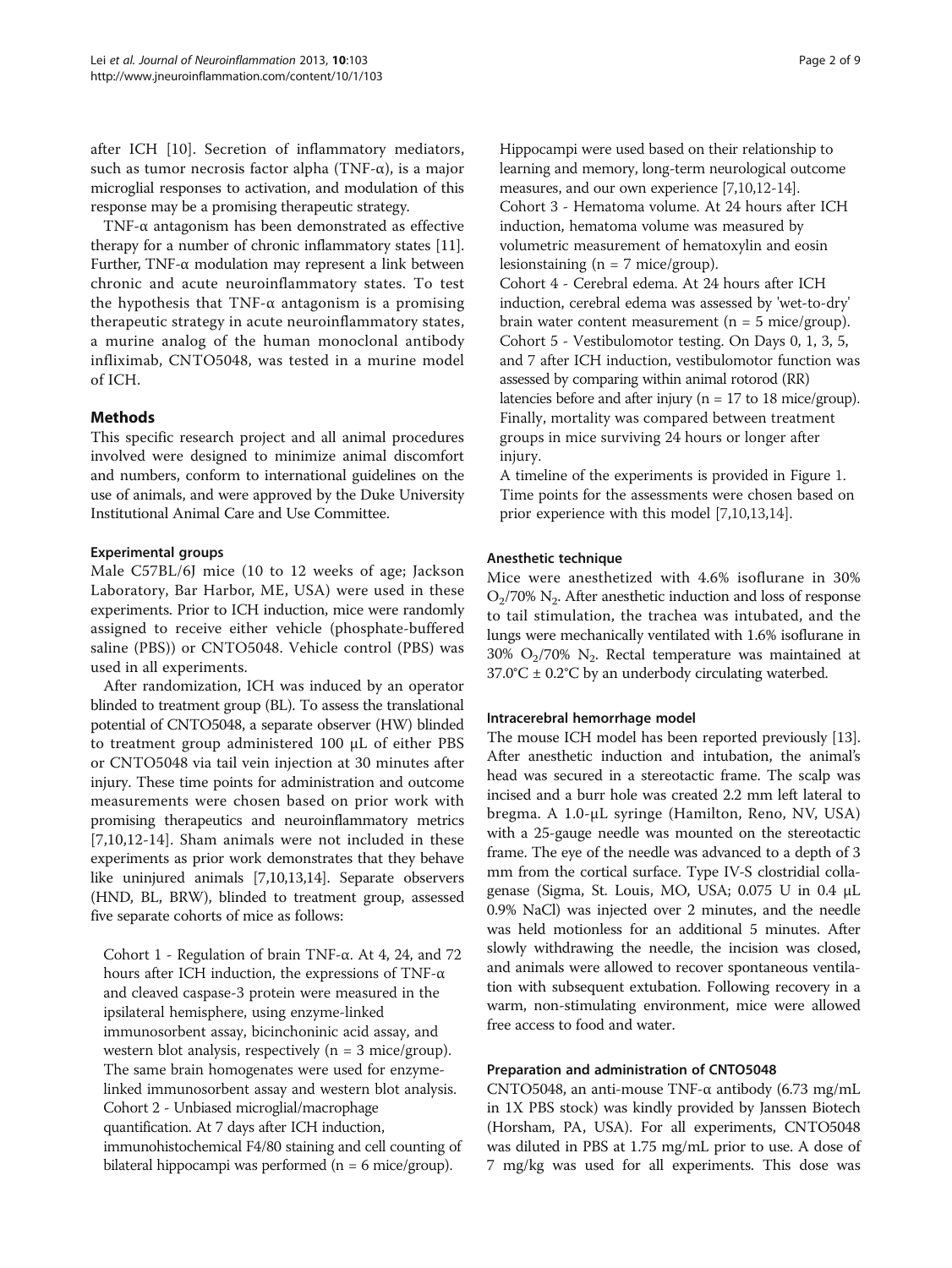<span id="page-2-0"></span>

based on the FDA-approved titration of infliximab from 5 to 10 mg/kg for chronic inflammatory diseases [[15\]](#page-7-0).

#### Quantification of tumor necrosis factor alpha

After anesthetic induction, mice were perfused transcardially with 30 mL PBS. Brains were dissected and flash frozen in liquid nitrogen, and then stored at -80°C. Pulverized injured hemispheres were sonicated on ice in homogenization buffer (20 mM Tris-HCl, pH 8.0, 137 mM NaCl, 2 mM EDTA, 10% glycerol, 1% Triton X-100, and complete protease inhibitor cocktail tablets; Roche Diagnostics, Mannheim, Germany) for 20 seconds. Brain homogenates were incubated on ice for 20 minutes, and then spun at 10,000 X g at  $4^{\circ}$ C for 10 minutes. The supernatant was removed, aliquotted, and stored at -80°C for protein analysis. Total protein concentrations were measured using a bicinchoninic acid protein assay reagent kit (Pierce Biotechnology, Rockford, IL, USA). TNF-α concentrations in whole-brain homogenates were determined using an enzyme-linked immunosorbent assay kit for mouse TNF-α according to the manufacturer's instructions (Invitrogen, Camarillo, CA, USA).

## Quantification of cleaved caspase-3

From the isolated supernatant isolated, equal amounts of protein samples were electrophoresed on 4% to 20% SDSpolyacrylamide gels, and transferred to polyvinylidene difluoride membranes (Bio-Rad, Hercules, CA, USA). The membranes were blocked in 5% milk and incubated with cleaved caspase-3 (Asp175) antibody (1:500; Cell Signaling Technology, Beverly, MA, USA) overnight at 4°C. After incubation with secondary horseradish peroxidase-conjugated goat anti-rabbit IgG antibody (Pierce Biotechnology), the blots were detected using Western Dura Extended Duration Substrate (Pierce Biotechnology). Membranes were stripped of immunoglobulin and re-probed using anti-mouse glyceraldehyde-3-phosphate dehydrogenase (GAPDH, 1:2,000; Cell Signaling).

#### Immunohistochemistry and stereological analysis

After anesthetic induction, mice were subjected to transcardial perfusion with 30 mL PBS. The brains were rapidly removed and immersion-fixed in 4% formaldehyde for 24 hours, then transferred into 30% sucrose/1x PBS, and stored at 4°C for 48 hours. Frozen coronal sections (40 μm) were collected on a freezing sliding microtome. Floating brain sections were incubated in 1% hydrogen peroxide, permeabilized by 0.1% Saponin, and blocked with 10% goat serum. Sections were incubated overnight with monoclonal rat anti-mouse F4/80 antibody specific for activated microglia and macrophage (1:20,000; Serotec, Raleigh, NC, USA), and biotinylated goat anti-rat immunoglobulin G secondary antibody (1:3000; Vector Laboratories, Inc., Burlingame, CA, USA) was then applied for 1 hour, followed by avidinbiotin-peroxidase complex treatment for 1 hour (ABC kit; Vector Laboratories, Inc., Burlington, CA, USA). Staining was visualized with diaminobenzidine (DAB kit; Vector Laboratories, Inc.). After being mounted onto slides, all sections were counterstained with hematoxylin (Fisher Scientific, Fair Lawn, NJ, USA). Cells were counted using a Nikon 218912 light microscope interfaced with the StereoInvestigator software package (MicroBrightField, Williston, VT, USA). The number of stained cells per volume of the hippocampus was estimated by using an optical fractionator method as previously described [\[7\]](#page-7-0).

#### Measurement of hematoma volume

After anesthetic induction, mice were decapitated, and the brains were removed, flash frozen in 2-methyl butane (-20°C), and stored at -80°C. Coronal sections 20-μm thick were serially taken at 400-μm intervals over the rostralcaudal extent of the lesion. The sections were stained with hematoxylin and eosin, and lesion area was measured by digitally sampling stained sections with an image analyzer (MCID Elite™, Interfocus Imaging, Linton, England). Hematoma volumes (mm<sup>3</sup>) were computed as running sums of lesion area multiplied by the known interval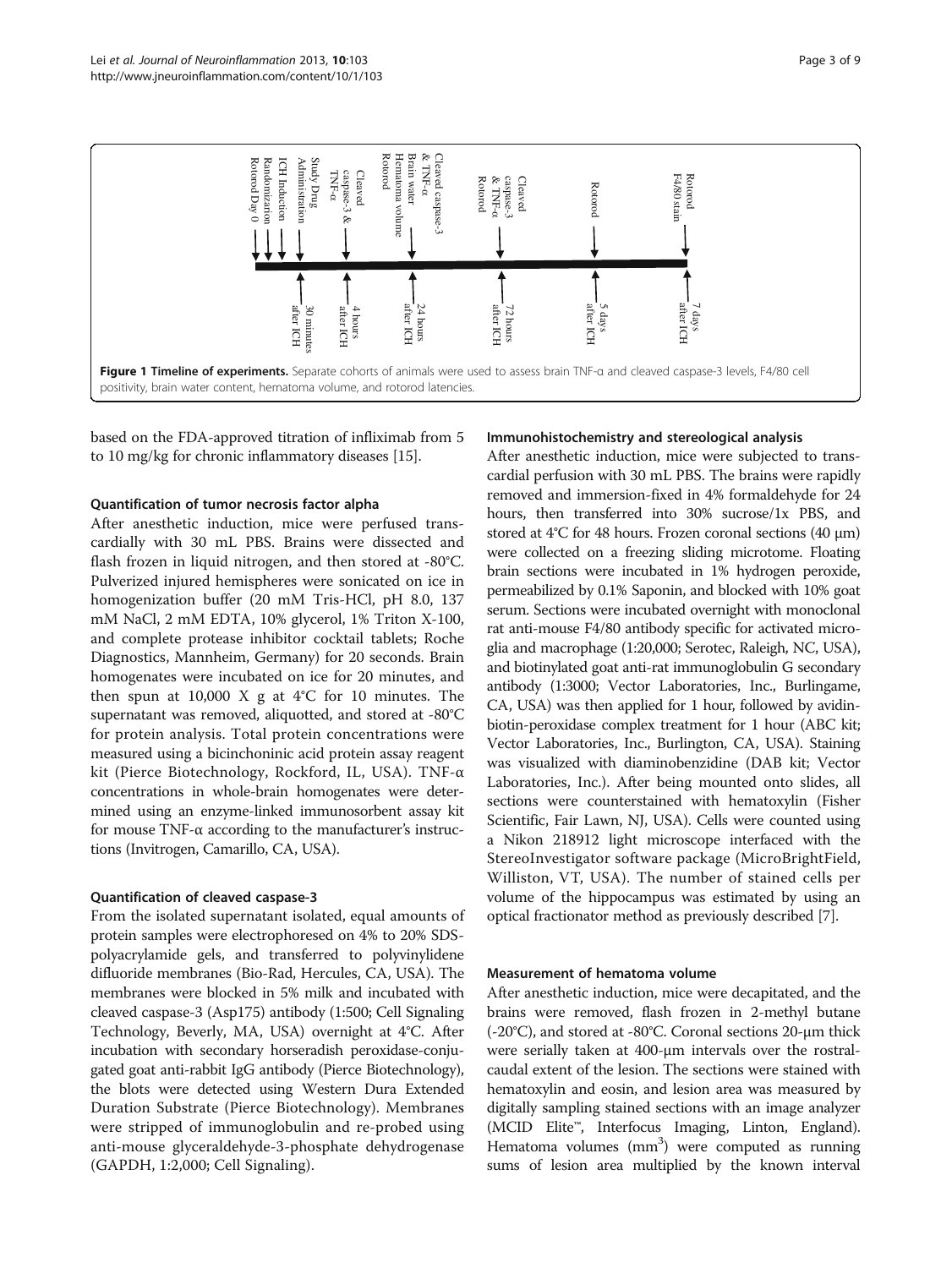between sections (400 μm) over the extent of the lesion, and expressed as an orthogonal projection.

## Measurement of brain water content

After anesthetic induction, mice were decapitated. Brains were harvested and sectioned mid-sagittally, and each hemisphere was weighed immediately ('wet' weight). Hemispheres were allowed to dehydrate over 24 hours at 105°C, and were then re-weighed ('dry' weight). Cerebral edema was expressed as calculated water content ((wet weight - dry weight)/(wet weight) x 100).

#### Rotorod testing

An automated RR (Ugo Basile, Comerio, Italy) was used to assess within animal differences in vestibulomotor function [[16\]](#page-7-0). On the day before ICH induction, mice underwent two consecutive conditioning trials at a set rotational speed of 16 revolutions/minute for 60 seconds. These were followed by three additional trials with 15 minute intervals and an accelerating rotational speed. The average time to fall from the rotating cylinder in the final three trials was recorded as baseline latency. After ICH induction, three trials with accelerating rotational speed were conducted on post-injury days 1, 3, 5, and 7. The average latency to fall from the rod was recorded. A latency value of 0 seconds indicated inability to grasp the rotating rod.

#### Statistical analysis

One-way ANOVA was used to compare TNF-α protein concentration and cleaved caspase-3 protein band densities among groups. Student's t-test was used to compare hematoma volume, brain water content, and F4/80 cell counts. Repeated-measures analysis of variance (ANOVA) with time as the repeated variable was used to compare RR performance to test group effect as a function of time. Bonferroni correction was used for repeated measures technique in ANOVA. Due to differences in pre-injury latencies, post-injury latencies are reported as percentages of the baseline. A  $P$  value <0.05 was considered statistically significant. All values were expressed as mean ± SD.

#### Results

To assess the effects of TNF-α antagonism on microglial activation, brain TNF-α concentration and downstream protein expression were measured at 4, 24, and 72 hours after ICH since TNF-α is an early product of neutrophil and microglial activation. Brain TNF-α expression was not affected by CNTO5048 administration (CNTO5048 versus vehicle:  $1745 \pm 649$  versus  $1352 \pm 21$  pg/g at 4 hours after ICH, P = 0.354; 995 ± 161 versus 805 ± 38 pg/g at 24 hours after ICH,  $P = 0.1179$ ; and  $445 \pm 58$ versus  $460 \pm 77$  pg/g at 72 hours after ICH,  $P = 0.801$ ). Notably, brain TNF-α protein concentration peaked at 4 hours after ICH, and then gradually decreased over time, which is consistent with a previous report [[17](#page-7-0)].

TNF- $\alpha$  activates of the caspase-3 pathway, resulting in neuronal apoptosis. Moreover, it has been reported that apoptotic caspases can activate microglia [\[18\]](#page-7-0). Therefore, cleaved caspase-3 (that is, activated caspase-3) was assessed in ipsilateral hemispheres after neutralization of TNF-α by CNTO5048 administration. In the same brain samples used to measure TNF-α concentration, the CNTO5048-treated group demonstrated a reduction in cleaved caspase-3 compared to the vehicle-treated group at 72 hours after ICH (Figure 2).

In this model of ICH, cerebral edema is associated with the extent of microglial activation and macrophage recruitment, leading to an increase in vascular permeability [[10,12,13\]](#page-7-0). To assess the effects of CNTO5048 on microglial activation/macrophage recruitment, F4/80 staining was performed at 7 days after ICH. The CNTO5048-treated group demonstrated reduction in F4/80-positive cells in the ipsilateral hippocampus compared to the vehicle-treated group (Figure [3\)](#page-4-0).

Functional recovery after ICH is directly related to hematoma volume and cerebral edema, which is a consequence of neuroinflammation [\[8,19,20\]](#page-7-0). By 24 hours

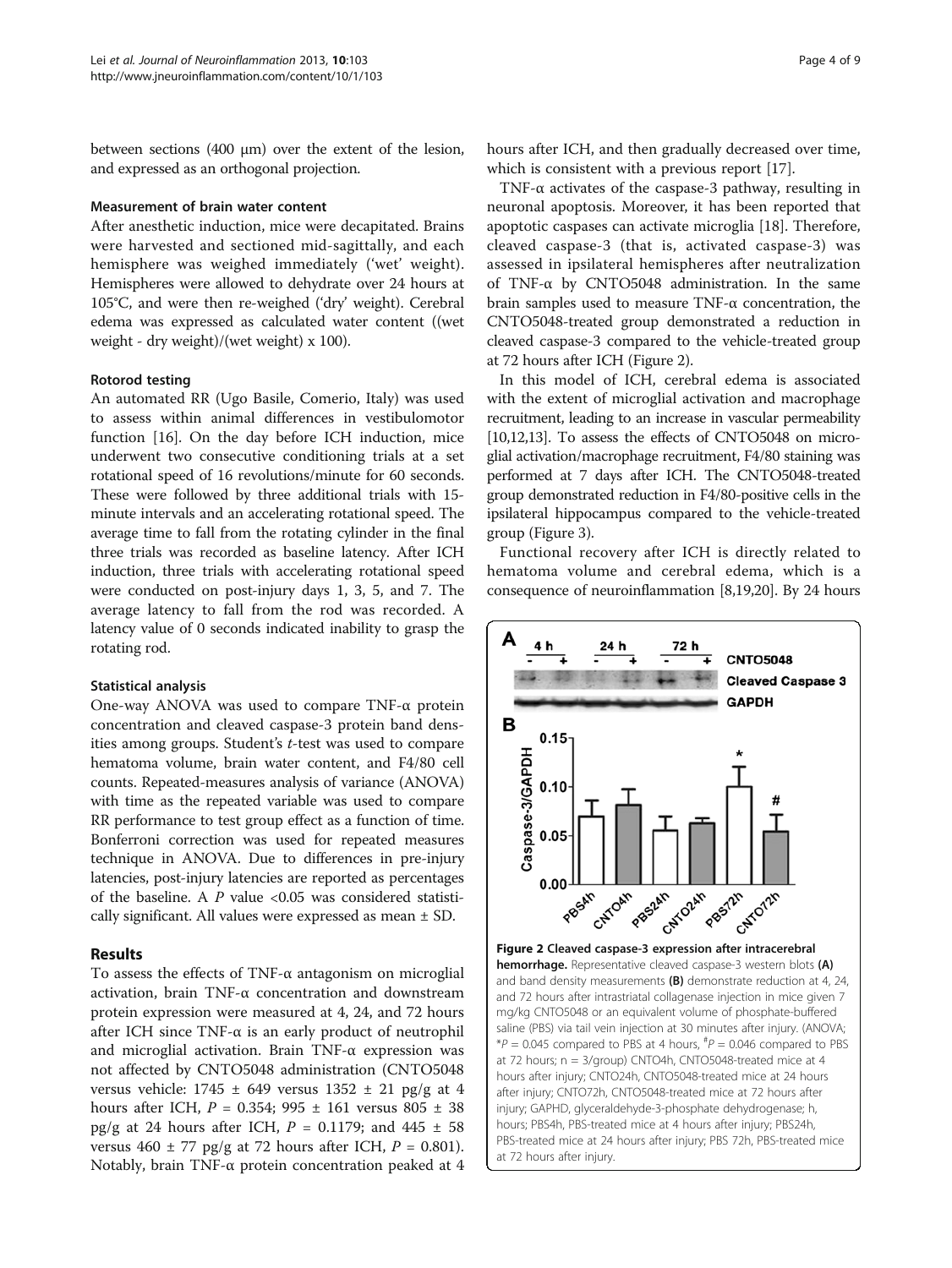<span id="page-4-0"></span>

after ICH, cerebral edema is maximal, and hemorrhage evolution has stabilized. Thus, the effects of TNF-α antagonism on brain water content and hematoma volume were assessed between the groups at 24 hours after injury. The CNTO5048-treated group demonstrated reduced brain water content compared to the vehicle-treated group at this time point (Figure 4). At the same time, hematoma volume was equivalent between the groups (CNTO5048 versus vehicle:  $11.49 \pm 2.54$  versus  $9.44 \pm 3.04$  mm<sup>3</sup>;  $P = 0.304$ .

Potential clinical efficacy of a novel therapeutic strategy is difficult to assess without demonstration of functional recovery after injury in the preclinical setting. To assess vestibulomotor functional recovery over the acute to subacute phase of injury, the effects of TNF-α antagonism



on RR latencies were assessed over the first 7 days after ICH. All animals were able to grasp the rod on all testing days. However, the CNTO5048-treated group demonstrated greater return of RR latencies after injury toward baseline values when compared to the vehicle-treated group over this time period (Figure [5](#page-5-0)). Post-injury latencies are reported as percentages of the baseline latency due to differences in baseline RR latencies. Finally, the overall mortality was lower in the CNTO5048-treated group than in the vehicle-treated group (13.16% versus 23.08%;  $P = 0.04$ .

## **Discussion**

Administration of the TNF-α antibody CNTO5048 decreased mortality and improved short-term recovery of vestibulomotor function while decreasing neuroinflammation in our murine model of ICH. While TNF-α antagonism using monoclonal antibodies is a well-established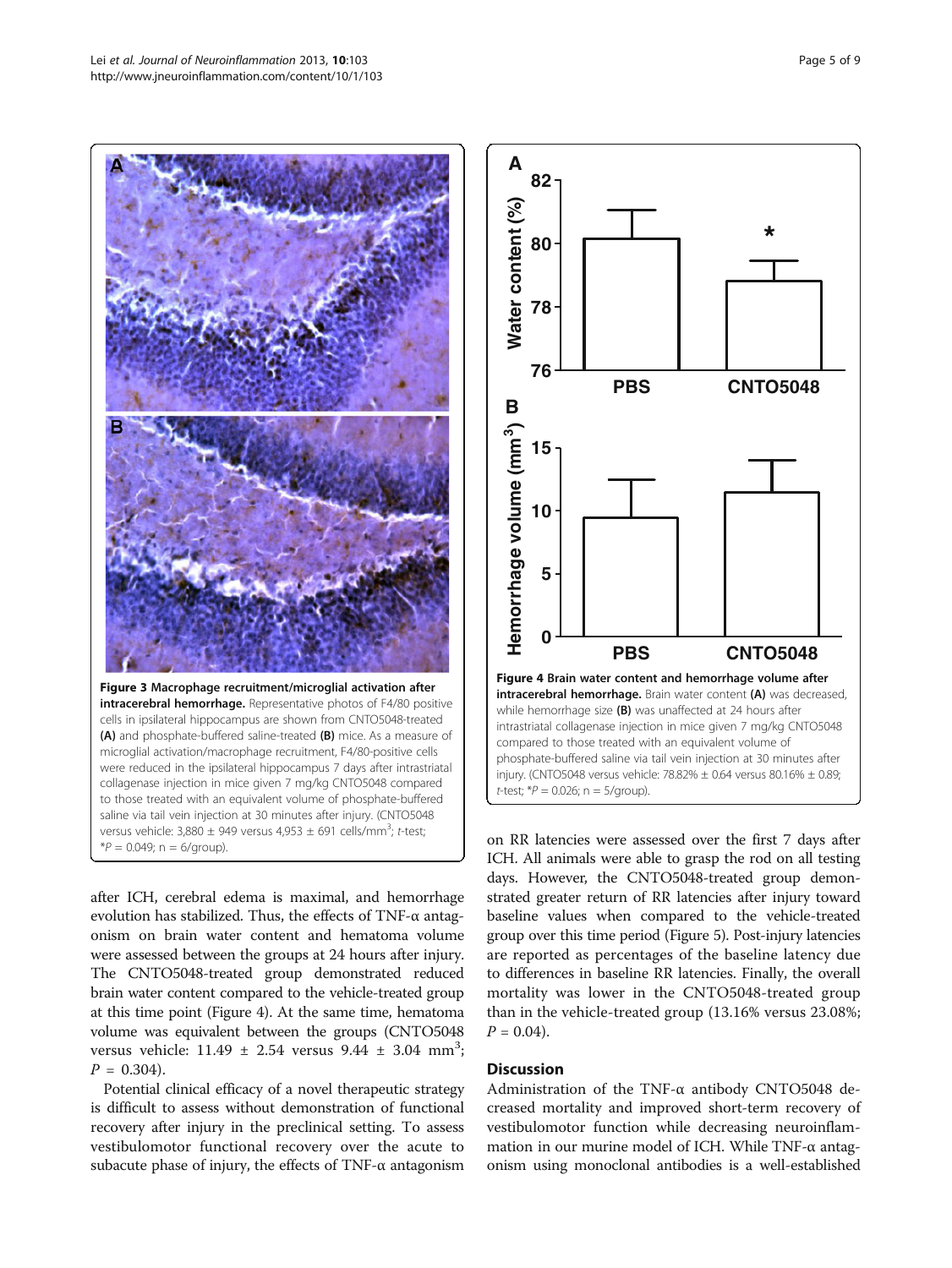<span id="page-5-0"></span>

treatment for rheumatological disease, the present findings are the first to demonstrate its potential efficacy for improving recovery after ICH.

While the blood-brain barrier (BBB) remains impermeable to large molecules for the first 12 hours after ICH [[21](#page-7-0)], permeability increases over the first 24 hours allowing central nervous system (CNS) exposure to previously excluded substances, such as blood-borne cytokines including TNF-α. Systemic and in situ cytokines contribute to cerebral edema evolution [[22](#page-7-0)], which then influences functional outcome [[19,23,24](#page-7-0)]. However, the exact mechanism of edema formation and its contribution to ICH-induced neurological deficits needs further investigation [[25](#page-7-0)].

Direct injury to CNS cellular components results in the release of cytokines from immunomodulatory cells such as microglia, ultimately enhancing edema formation [[26](#page-7-0)-[29\]](#page-7-0). TNF- $\alpha$  is singularly important. It is one of the first inflammatory cytokines to be expressed after injury. TNF-α directly upregulates p-selectin on endovascular cells, which then interact with integrins leading to leukocyte infiltration. Preclinical studies [[30-32\]](#page-7-0) and human investigations [\[33,34](#page-7-0)] have linked increased cytokine concentrations with cerebral edema progression and outcome after ICH.

Though its exact role remains undefined, TNF-α does not serve as a simple 'biomarker' of inflammation, but rather plays a central role in mediating and extending neuronal injury after insult [[35](#page-7-0)]. In preclinical models, brain TNF-α expression is upregulated after ICH. Knockout of TNF-α or inhibition of TNF-α by a TNF-α-specific antisense oligodeoxynucleotide is neuroprotective against ICH [[17,36](#page-7-0)]. In CNS microvascular endothelial cells, TNF-α can act through NF-κB signaling to repress claudin-5 promoter activity and therefore downregulate claudin-5 expression. Since claudin-5 expression is important for tight junctions, downregulation may be a potential molecular mechanism of BBB disruption in inflammatory CNS conditions [\[37\]](#page-7-0). Lastly, preclinical data suggest that modification of TNF- $\alpha$  expression [\[10,19](#page-7-0)], and infliximab in particular [[38](#page-7-0)], attenuates the immune response after ICH, resulting in neuroprotection.

For these reasons, CNTO5048, a murine infliximab analog, was tested for its initial potential for translation as a therapeutic to improve recovery after ICH. Infliximab is currently FDA-approved for treating chronic inflammatory states such as rheumatoid arthritis. In addition, infliximab has demonstrated effects in both hippocampal cell culture [[39](#page-7-0)], and in peripheral nerve injury models where it reduces brain-derived neurotrophic factor [[40](#page-7-0)]. While data for its use in acute CNS injury are limited, especially in ICH, TNF-α antagonism as a therapeutic strategy has gained attention in models of other forms of injury such as ischemic stroke [[41](#page-7-0),[42](#page-7-0)], traumatic brain injury [[43,44](#page-7-0)], and spinal cord injury [\[45\]](#page-7-0).

While these data are encouraging, several issues should be addressed before translation to human disease. First, pre-injury RR latency differences are a possible confounding variable. Baseline latency differences might suggest fundamental group differences despite identical genetic background, animal age, testing methods, etcetera. Further, the obvious question is whether CNTO5048 can cross the BBB after injury. As systemic inflammation is known to affect brain inflammation [[46](#page-7-0)], it is possible that the present results are due to systemic TNF-α antagonism; however, reduction in brain cleaved caspase-3 lends evidence to the effects of CNTO5048 in the brain. This is further supported by a lack of effect on brain TNF-α expression, as transcription should not be affected by receptor antagonism. Future studies should assess additional downstream products of the TNF-α receptor in the brain. It would also be of great interest to determine which cell types (that is, glial versus neuronal) might be preferentially bound by the drug, and if the effects of CNTO5048 are brain region-specific (that is, hippocampal versus cortical).

While the present study rigorously adhered to stroke therapy academic industry roundtable criteria [\[47\]](#page-8-0), future experiments should assess other variables as outlined in the drug development guidelines from the National Institute for Neurological Disorders and Stroke [[48](#page-8-0)], specifically demonstration of the optimal dose and therapeutic window. Further, long-term outcomes were not assessed in these experiments, and future experiments with CNTO5048 should include neurobehavioral assessment at one month or more after injury. In addition, while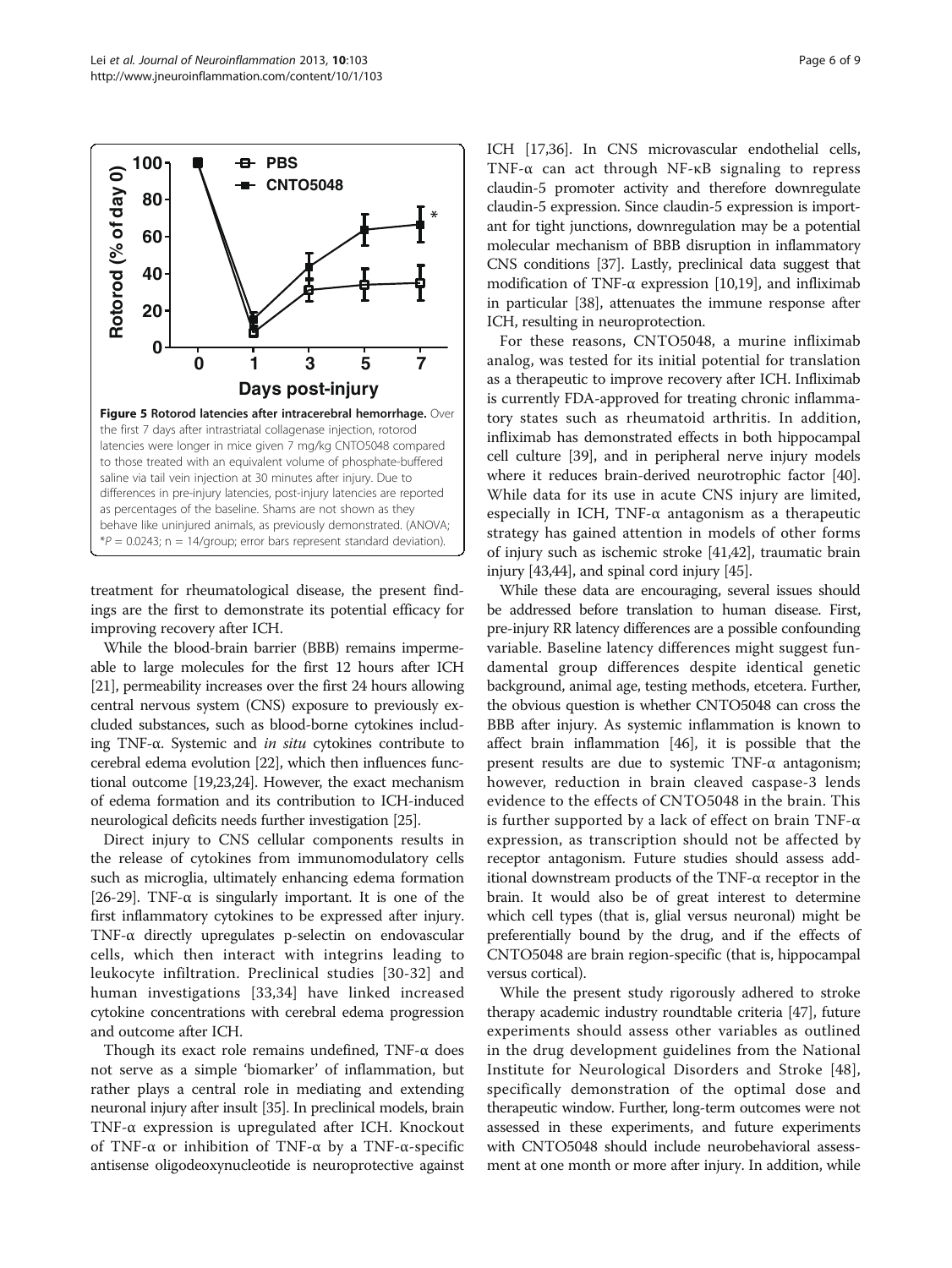<span id="page-6-0"></span>CNTO5048 was tolerated in this study, the most obvious concern would be an increase in infections that might be associated with cytokine antagonism. True dose-response, therapeutic window, and toxicity studies would discern whether this risk is theoretical or concerning, and would also define important parameters for administration. Future studies should also include female and aged animals, and extrapolation of these findings to higher order animals.

Bearing this in mind, a number of factors are encouraging for rapid translation of infliximab to treat ICH. First, the drug is currently FDA-approved for treatment of inflammatory states. It is easily administered, and human toxicity, as well as drug tolerance, data are available from years of use since its approval. ICH is a disease without proven therapy, and murine models of ICH are high throughput. Further, monoclonal antibodies against TNF-α make sense as a therapeutic strategy in ICH due to the marked neuroinflammatory effects seen in the disease. Thus, in light of the present findings, future study of CNTO5048 might easily address some of these outstanding issues, so that infliximab will readily progress into early-phase human clinical trial in ICH.

## Conclusions

Post-injury administration of the TNF-α monoclonal antibody CNTO5048 improved recovery of vestibulomotor function in a murine model of ICH that was associated with reduced neuroinflammation demonstrated by decreased cerebral edema and cleaved caspase-3. While encouraging for potential translation of this therapeutic strategy, future research should explore the potential mechanism, determine the optimal dose and timing of administration, and assess efficacy in female, aged, and higher order animals.

#### Abbreviations

ANOVA: Analysis of variance; BBB: Blood-brain barrier; CNS: Central nervous system; ICH: Intracerebral hemorrhage; FDA: Food and drug administration; GAPDH: Glyceraldehyde-3-phosphate dehydrogenase; PBS: Phosphate-buffered saline; RR: Rotorod; TNF-α: Tumor necrosis factor alpha.

#### Competing interests

Michael L. 'Luke' James MD receives grant funding from the American Heart Association, National Institutes of Health, Baxter, Cephalogics, and Hospira. He is also a consultant for Cephalogics and Hospira. All other authors declare that they have no competing interests.

#### Authors' contributions

BL performed experimental design, animal surgery, enzyme-linked immunosorbent assays, western blotting, immunohistochemical analyses, data interpretation, and manuscript preparation. HND performed immunohistochemical analyses, data interpretation, and manuscript preparation. BRW performed testing for vestibulomotor function, immunohistochemical analyses, and manuscript preparation. HW performed experimental design, data interpretation, and manuscript preparation. DTL performed experimental design, data interpretation, and manuscript preparation. MLJ performed experimental design, data interpretation, and manuscript drafting and revision. All authors have read and approved the final version of the manuscript.

#### Authors' information

Dr. Beilei Lei is a research scientist in the Multidisciplinary Neuroprotection Laboratories at Duke Medical Center. With advanced training in both medicine and molecular pharmacology and pathology, Dr. Lei has a solid foundation in the requisite skillset for translational research.

Dr. Hana Dawson's research interests are focused on the role of tau protein in neurodegenerative disorders involving deposition of abnormal tau protein isoforms in neurons and glial cells in the brain. Using diverse models, her goal is to clarify the role of tau-related neuropathology and to uncover strategies to treat human tauopathies using molecular, biochemical, cellular, and whole animal techniques.

Dr. Haichen Wang is a faculty member in the Multidisciplinary Neuroprotection Laboratories at Duke University, Dr. Wang uses bio-molecular techniques and clinically relevant animal models to study mechanisms and acute treatment of cerebrovascular disorders, and brain and spinal cord injuries.

Dr. Daniel T. Laskowitz is a principal investigator in the Multidisciplinary Neuroprotection Laboratories at Duke University, Dr. Laskowitz uses molecular biology, cell culture, and animal modeling techniques to examine the CNS response to acute injury. In particular, he is interested in the role of microglial activation and the endogenous CNS inflammatory response in exacerbating secondary injury following acute brain insult. Much of the in vitro work in this laboratory is dedicated to elucidating cellular responses to injury with the ultimate goal of developing new therapeutic interventions in the clinical setting of stroke, intracranial hemorrhage, and closed-head injury. Dr. Michael L. 'Luke' James is the associate director and a principal investigator of the Multidisciplinary Neuroprotection Laboratories and the Brain Injury Translational Research Center at Duke University, Dr. James incorporates a truly translational approach to research in acute CNS injury. Specifically interested in microglial modulation after injury to improve patient outcomes, he manages research projects in both the preclinical (MNL) and clinical (BITR) arenas.

#### Acknowledgements

Funding for this study was provided by an American Heart Association - Scientist Development Grant (MLJ). CNTO5048 was provided by Janssen. The authors would like to acknowledge Kathy Gage for her editorial assistance.

#### Author details

<sup>1</sup>Multidisciplinary Neuroprotection Laboratories, 132 Sands Bldg, Durham, NC 27710, USA. <sup>2</sup>Department of Anesthesiology, DUMC - 3094, Durham, NC 27710, USA. <sup>3</sup>Department of Neurology, DUMC - 2900, Durham, NC 27710 USA. <sup>4</sup> Department of Neurobiology, DUMC - 3209, Durham, NC 27710, USA.

#### Received: 27 March 2013 Accepted: 2 August 2013 Published: 20 August 2013

#### References

- 1. Reed SD, Blough DK, Meyer K, Jarvik JG: Inpatient costs, length of stay, and mortality for cerebrovascular events in community hospitals. Neurology 2001, 57:305–314.
- 2. Morgan T, Zuccarello M, Narayan R, Keyl P, Lane K, Hanley D: Preliminary findings of the minimally-invasive surgery plus rtPA for intracerebral hemorrhage evacuation (MISTIE) clinical trial. Acta Neurochir Suppl 2008, 105:147–151.
- 3. Arima H, Huang Y, Wang JG, Heeley E, Delcourt C, Parsons M, Li Q, Neal B, Chalmers J, Anderson C: Earlier blood pressure-lowering and greater attenuation of hematoma growth in acute intracerebral hemorrhage: INTERACT pilot phase. Stroke 2012, 43:2236–2238.
- 4. Hemphill JC 3rd, Bonovich DC, Besmertis L, Manley GT, Johnston SC: The ICH score: a simple, reliable grading scale for intracerebral hemorrhage. Stroke 2001, 32:891–897.
- 5. Mayer SA, Brun NC, Begtrup K, Broderick J, Davis S, Diringer MN, Skolnick BE, Steiner T: Efficacy and safety of recombinant activated factor VII for acute intracerebral hemorrhage. N Engl J Med 2008, 358:2127–2137.
- 6. Mendelow AD, Gregson BA, Fernandes HM, Murray GD, Teasdale GM, Hope DT, Karimi A, Shaw MD, Barer DH: Early surgery versus initial conservative treatment in patients with spontaneous supratentorial intracerebral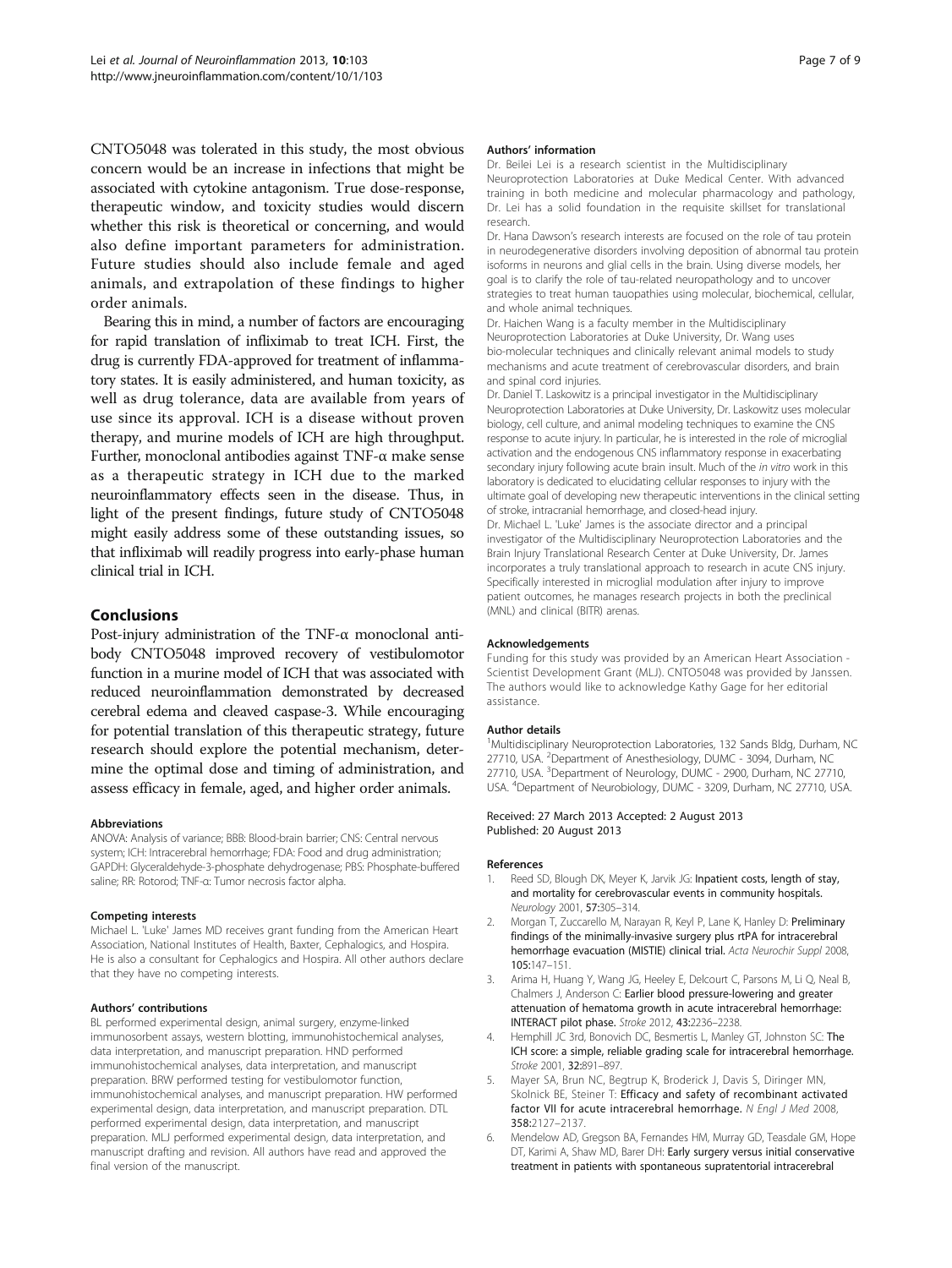<span id="page-7-0"></span>haematomas in the International Surgical Trial in Intracerebral Haemorrhage (STICH): a randomised trial. Lancet 2005, 365:387–397.

- 7. James ML, Wang H, Venkatraman T, Song P, Lascola CD, Laskowitz DT: Brain natriuretic peptide improves long-term functional recovery after acute CNS injury in mice. J Neurotrauma 2010, 27:217–228.
- 8. James ML, Blessing R, Phillips-Bute BG, Bennett E, Laskowitz DT: S100B and brain natriuretic peptide predict functional neurological outcome after intracerebral haemorrhage. Biomarkers 2009, 14:388–394.
- 9. Zhao X, Sun G, Zhang J, Strong R, Song W, Gonzales N, Grotta JC, Aronowski J: Hematoma resolution as a target for intracerebral hemorrhage treatment: role for peroxisome proliferator-activated receptor gamma in microglia/macrophages. Ann Neurol 2007, 61:352–362.
- 10. James ML, Wang H, Cantillana V, Lei B, Kernagis DN, Dawson HN, Klaman LD, Laskowitz DT: TT-301 inhibits microglial activation and improves outcome after central nervous system injury in adult mice. Anesthesiology 2012, 116:1299–1311.
- 11. Lin J, Ziring D, Desai S, Kim S, Wong M, Korin Y, Braun J, Reed E, Gjertson D, Singh RR: TNFalpha blockade in human diseases: an overview of efficacy and safety. Clin Immunol 2008, 126:13-30.
- 12. Indraswari F, Wang H, Lei B, James ML, Kernagis D, Warner DS, Dawson HN, Laskowitz DT: Statins improve outcome in murine models of intracranial hemorrhage and traumatic brain injury: a translational approach. J Neurotrauma 2012, 29:1388–1400.
- 13. James ML, Sullivan PM, Lascola CD, Vitek MP, Laskowitz DT: Pharmacogenomic effects of apolipoprotein e on intracerebral hemorrhage. Stroke 2009, 40:632–639.
- 14. Laskowitz DT, Lei B, Dawson HN, Wang H, Bellows ST, Christensen DJ, Vitek MP, James ML: The apoE-mimetic peptide, COG1410, improves functional recovery in a murine model of intracerebral hemorrhage. Neurocrit Care 2012, 16:316–326.
- 15. Remicade: (infliximab) [package insert]. Horsham, PA: Janssen Biotech; 1998.
- 16. Hamm RJ, Pike BR, O'Dell DM, Lyeth BG, Jenkins LW: The rotarod test: an evaluation of its effectiveness in assessing motor deficits following traumatic brain injury. J Neurotrauma 1994, 11:187-196.
- 17. Hua Y, Wu J, Keep RF, Nakamura T, Hoff JT, Xi G: Tumor necrosis factor-alpha increases in the brain after intracerebral hemorrhage and thrombin stimulation. Neurosurgery 2006, 58:542–550. discussion 542-550.
- 18. Burguillos MA, Deierborg T, Kavanagh E, Persson A, Hajji N, Garcia-Quintanilla A, Cano, J, Brundin P, Englund E, Venero JL, Joseph B: Caspase signalling controls microglia activation and neurotoxicity. Nature 2011, 472:319–324.
- 19. James ML, Blessing R, Bennett E, Laskowitz DT: Apolipoprotein E modifies neurological outcome by affecting cerebral edema but not hematoma size after intracerebral hemorrhage in humans. J Stroke Cerebrovasc Dis 2009, 18:144–149.
- 20. Sun W, Peacock A, Becker J, Phillips-Bute B, Laskowitz DT, James ML: Correlation of leukocytosis with early neurological deterioration following supratentorial intracerebral hemorrhage. J Clin Neurosci 2012, 19:1096–1100.
- 21. Wagner KR, Xi G, Hua Y, Kleinholz M, de Courten-Myers GM, Myers RE, Broderick JP, Brott TG: Lobar intracerebral hemorrhage model in pigs: rapid edema development in perihematomal white matter. Stroke 1996, 27:490–497.
- 22. Yang GY, Betz AL, Chenevert TL, Brunberg JA, Hoff JT: Experimental intracerebral hemorrhage: relationship between brain edema, blood flow, and blood-brain barrier permeability in rats. J Neurosurg 1994, 81:93–102.
- 23. Qureshi AI, Palesch YY, Martin R, Novitzke J, Cruz-Flores S, Ehtisham A, Ezzeddine MA, Goldstein JN, Hussein HM, Suri MF, Tariq N: Effect of systolic blood pressure reduction on hematoma expansion, perihematomal edema, and 3-month outcome among patients with intracerebral hemorrhage: results from the antihypertensive treatment of acute cerebral hemorrhage study. Arch Neurol 2010, 67:570–576.
- 24. Perez la de Ossa N, Sobrino T, Silva Y, Blanco M, Millan M, Gomis M, Agulla J, Araya P, Reverte S, Serena J, Davalos A: Iron-related brain damage in patients with intracerebral hemorrhage. Stroke 2010, 41:810–813.
- 25. NINDS ICH Workshop Participants: Priorities for clinical research in intracerebral hemorrhage: report from a National Institute of Neurological Disorders and Stroke workshop. Stroke 2005, 36:e23–41.
- 26. Candelario-Jalil E, Taheri S, Yang Y, Sood R, Grossetete M, Estrada EY, Fiebich BL, Rosenberg GA: Cyclooxygenase inhibition limits blood–brain barrier disruption following intracerebral injection of tumor necrosis factor-alpha in the rat. J Pharmacol Exp Ther 2007, 323:488-498.
- 27. Chen G, Shi JX, Hang CH, Xie W, Liu J, Liu X: Inhibitory effect on cerebral inflammatory agents that accompany traumatic brain injury in a rat model: a potential neuroprotective mechanism of recombinant human erythropoietin (rhEPO). Neurosci Lett 2007, 425:177–182.
- 28. Lloyd E, Somera-Molina K, Van Eldik LJ, Watterson DM, Wainwright MS: Suppression of acute proinflammatory cytokine and chemokine upregulation by post-injury administration of a novel small molecule improves long-term neurologic outcome in a mouse model of traumatic brain injury. J Neuroinflammation 2008, 5:28.
- 29. Wasserman JK, Schlichter LC: Minocycline protects the blood-brain barrier and reduces edema following intracerebral hemorrhage in the rat. Exp Neurol 2007, 207:227–237.
- Lee ST, Chu K, Sinn DI, Jung KH, Kim EH, Kim SJ, Kim JM, Ko SY, Kim M, Roh JK: Erythropoietin reduces perihematomal inflammation and cell death with eNOS and STAT3 activations in experimental intracerebral hemorrhage. J Neurochem 2006, 96:1728–1739.
- 31. Wu J, Yang S, Xi G, Fu G, Keep RF, Hua Y: Minocycline reduces intracerebral hemorrhage-induced brain injury. Neurol Res 2009, 31:183–188.
- 32. Wu J, Yang S, Xi G, Song S, Fu G, Keep RF, Hua Y: Microglial activation and brain injury after intracerebral hemorrhage. Acta Neurochir Suppl 2008, 105:59–65.
- 33. Castellanos M, Serena J: Applicability of biomarkers in ischemic stroke. Cerebrovasc Dis 2007, 24(Suppl 1):7–15.
- 34. Castillo J, Davalos A, Alvarez-Sabin J, Pumar JM, Leira R, Silva Y, Montaner J, Kase CS: Molecular signatures of brain injury after intracerebral hemorrhage. Neurology 2002, 58:624–629.
- 35. Rodriguez-Yanez M, Castillo J: Role of inflammatory markers in brain ischemia. Curr Opin Neurol 2008, 21:353–357.
- 36. Mayne M, Ni W, Yan HJ, Xue M, Johnston JB, Del Bigio MR, Peeling J, Power C: Antisense oligodeoxynucleotide inhibition of tumor necrosis factoralpha expression is neuroprotective after intracerebral hemorrhage. Stroke 2001, 32:240–248.
- 37. Aslam M, Ahmad N, Srivastava R, Hemmer B: TNF-alpha induced NFkappaB signaling and p65 (RelA) overexpression repress Cldn5 promoter in mouse brain endothelial cells. Cytokine 2012, 57:269–275.
- 38. Niemann JT, Youngquist S, Rosborough JP, Shah AP, Phan QT, Filler SG: Infliximab attenuates early myocardial dysfunction after resuscitation in a swine cardiac arrest model. Crit Care Med 2010, 38:1162–7.
- 39. Watters O, Pickering M, O'Connor JJ: Preconditioning effects of tumor necrosis factor-alpha and glutamate on calcium dynamics in rat organotypic hippocampal cultures. J Neuroimmunol 2011, 234:27–39.
- 40. Onda A, Murata Y, Rydevik B, Larsson K, Kikuchi S, Olmarker K: Infliximab attenuates immunoreactivity of brain-derived neurotrophic factor in a rat model of herniated nucleus pulposus. Spine 2004, 29:1857–1861.
- 41. Wang X, Feuerstein GZ, Xu L, Wang H, Schumacher WA, Ogletree ML, Taub R, Duan JJ, Decicco CP, Liu RQ: Inhibition of tumor necrosis factoralpha-converting enzyme by a selective antagonist protects brain from focal ischemic injury in rats. Mol Pharmacol 2004, 65:890–896.
- Nawashiro H, Martin D, Hallenbeck JM: Neuroprotective effects of TNF binding protein in focal cerebral ischemia. Brain Res 1997, 778:265–271.
- 43. Shohami E, Gallily R, Mechoulam R, Bass R, Ben-Hur T: Cytokine production in the brain following closed head injury: dexanabinol (HU-211) is a novel TNF-alpha inhibitor and an effective neuroprotectant. J Neuroimmunol 1997, 72:169–177.
- 44. Campbell SJ, Jiang Y, Davis AE, Farrands R, Holbrook J, Leppert D, Anthony DC: Immunomodulatory effects of etanercept in a model of brain injury act through attenuation of the acute-phase response. J Neurochem 2007, 103:2245–2255.
- 45. Sharma HS: A combination of tumor necrosis factor-alpha and neuronal nitric oxide synthase antibodies applied topically over the traumatized spinal cord enhances neuroprotection and functional recovery in the rat. Ann N Y Acad Sci 2010, 1199:175–185.
- 46. Hernandez-Romero MC, Delgado-Cortes MJ, Sarmiento M, de Pablos RM, Espinosa-Oliva AM, Arguelles S, Bandez MJ, Villaran RF, Maurino R, Santiago M, et al: Peripheral inflammation increases the deleterious effect of CNS